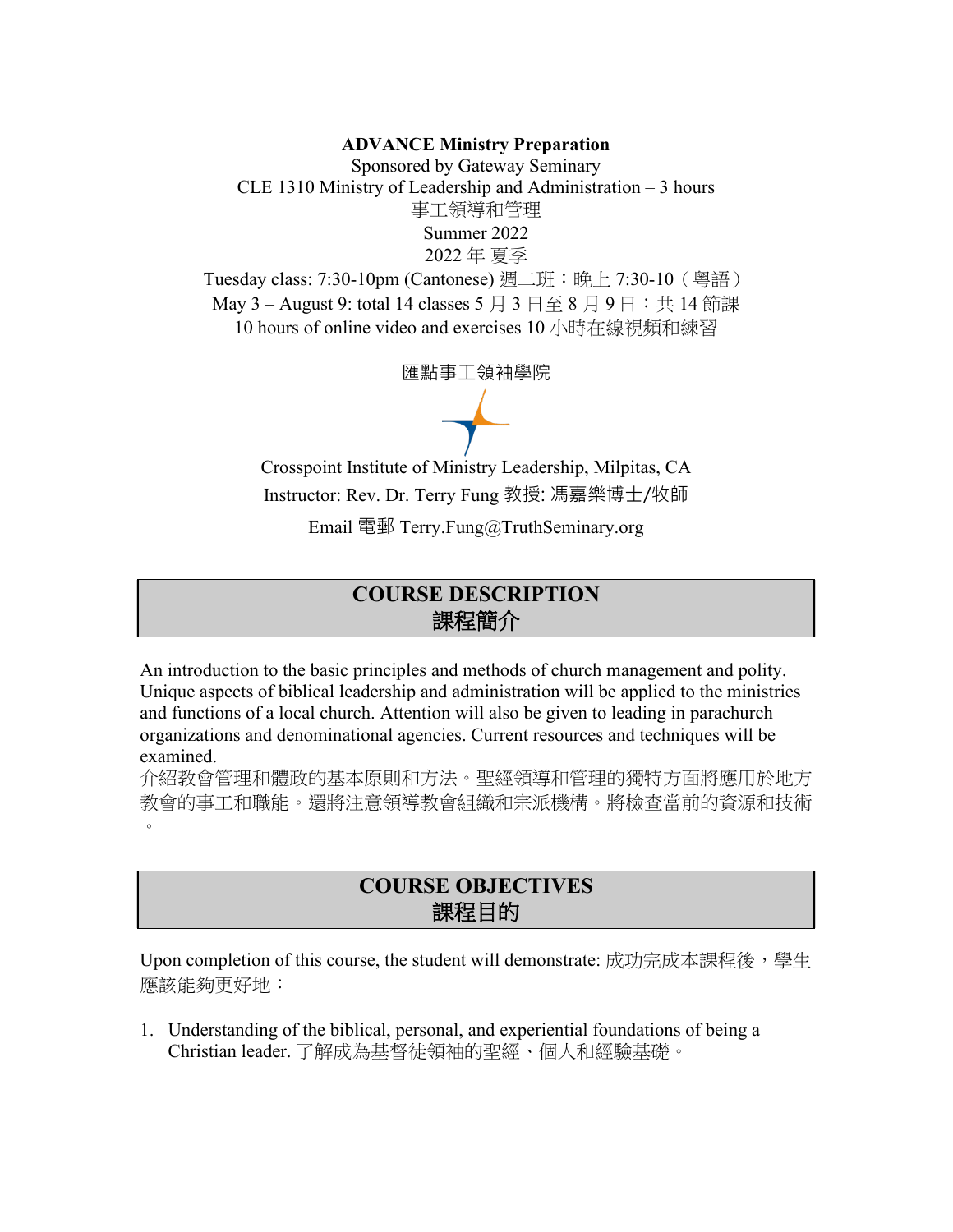- 2. Ability to develop relationships and value relational leadership. 發展關係和重視關 係領導的能力。
- 3. Ability to build teams for ministry design and implementation to reach and teach persons to follow Christ. 有能力為事工的設計和實施建立團隊,以接觸和教導人 們跟隨基督。
- 4. Understanding of the importance of delegation. 了解授權的重要性。
- 5. Knowledge of and ability to implement strategic planning. 了解和執行戰略規劃的 能力。
- 6. Understanding of leadership principles for multi-cultural and cross-cultural ministries within and outside the church. 了解教會內外多元文化和跨文化事工的領導原則。
- 7. Ability to manage human resources. 管理人力資源的能力。
- 8. Ability to manage physical and financial resources. 管理物質和財務資源的能力。
- 9. Ability to develop organizational structure, including development of policies and procedures. 制定組織結構的能力, 包括制定政策和程序。
- 10. Ability to use church programming to support church growth. 能夠使用教會計劃來 支持教會成長。

# **REQUIRED TEXTBOOK**  必備課本

- Anthony, Michael J. and James Estep, Jr. *Management Essentials for Christian Ministries*. Nashville: B&H, 2005.
- Malphurs, Aubrey and Steve Stroope. *Money Matters in the Church: A Practical Guide for Leaders*. Grand Rapids: Baker Books, 2007.
- Malphurs, Aubrey. *Advanced Strategic Planning: A 21st Century Model for Church and Ministry Leaders*. 3rd ed. Grand Rapids: Baker Books, 2013.

## **Other Chinese Texts** 其他中文教科書

聖靈領導的教會管理, 䔥壽華著, 宣道出版社, 2002

教會管理, 唐佑之著, 真理基金會有限公司出版, 2005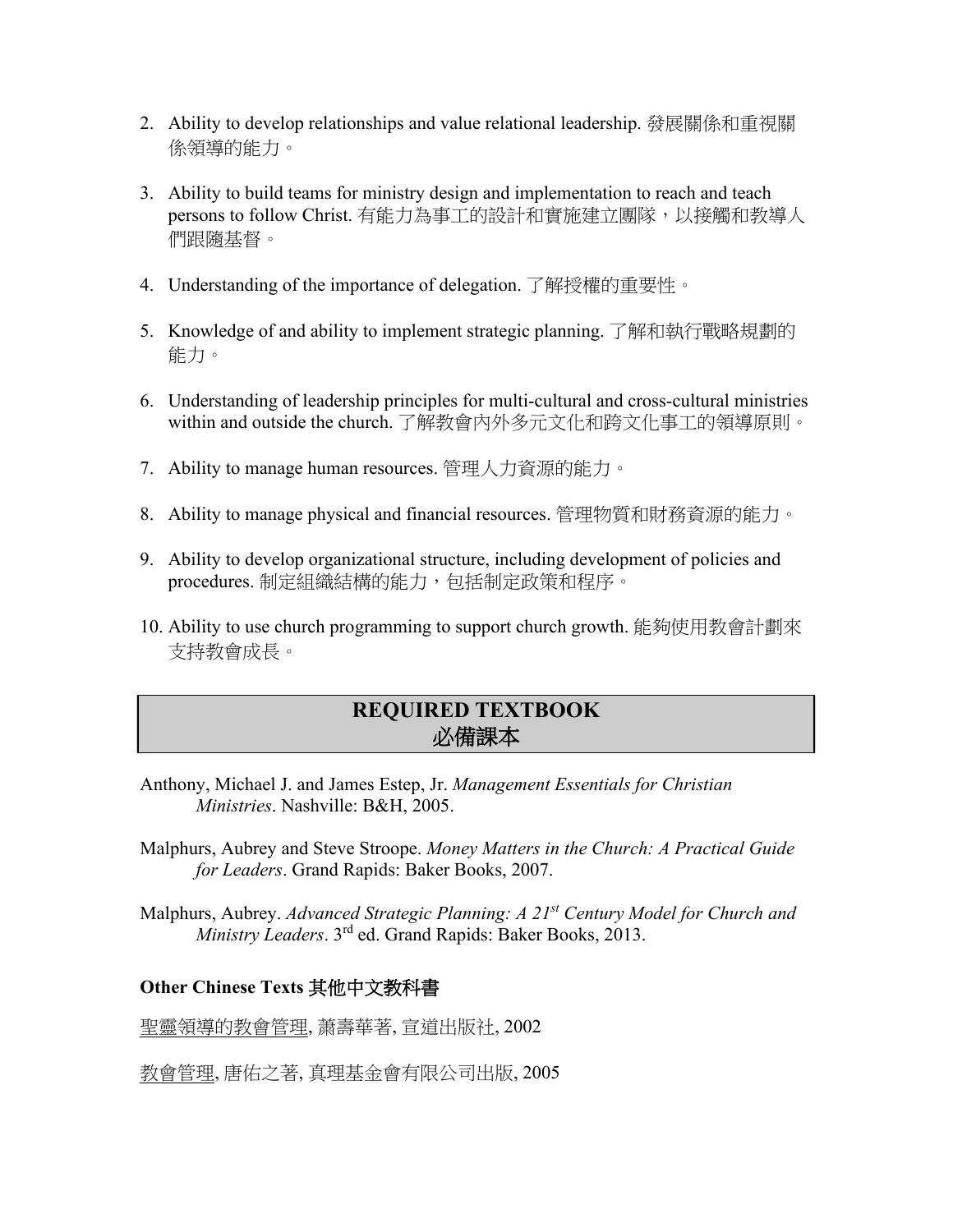## 教會行政管理學, 蘇文隆著,中華福音神學院出版,1985

像樣的教會管理, 劉忠明, 盧龍光合著, 新加坡福音証主協會出版, 2015

| GRADING |  |
|---------|--|
| 評分      |  |

Over the course of the semester, the following evaluation exercises will be used to determine the level of mastery of course content achieved by each class participant: 在本學期的課程中,將使用以下評估練習來確定每個班級參與者對課程內容的掌握 程度:

## 1. **Class attendance and participation (10%)** 課堂出勤率和參與(**10%**)

Each student is expected to attend class faithfully. Attendance is considered vitally important. If a student must be absent, he or she must get class notes from another student. One absence will be excused. Two absences will reduce the final grade, and more than two will result in failing the course. 每個學生都應該忠實地上課。出席 被認為是至關重要的。如果一個學生必須缺席,他或她必須從另一個學生那裡 得到課堂筆記。缺席一次將被原諒。兩次缺席將降低最終成績,兩次以上將導 致課程不及格。

## 2. **Reading (20%)** 閱讀 (**10%**)

Read the required textbook. After reading each assigned reading, write a short reading report of no more than 300 words. 讀完每期課本閱讀之後,寫一個不超於 300 字 的簡短讀後報告。

### 3. **Weekly quizzes** 每週測驗 **(15%)**

A quiz will be given at the beginning of each class. Quizzes will focus on lectures and reading from the previous week. The two lowest quiz grades will be dropped. 每節課 開始時都會進行測驗。測驗將集中在前一周的講座和閱讀上。兩個最低的測驗 成績將被刪除。

### 4. **Reflection Paper** 反思論文 **(10%)**

Students will write a 2-page reflection on the principles of administration they have learned and how they will implement them in their lives and ministries. 學生將就他 們所學的管理原則以及他們將如何在他們的生活和事工中實施這些原則寫一篇 2 頁的反思。

### 5. **Ministry Event Project** 事工活動項目 **(20%)**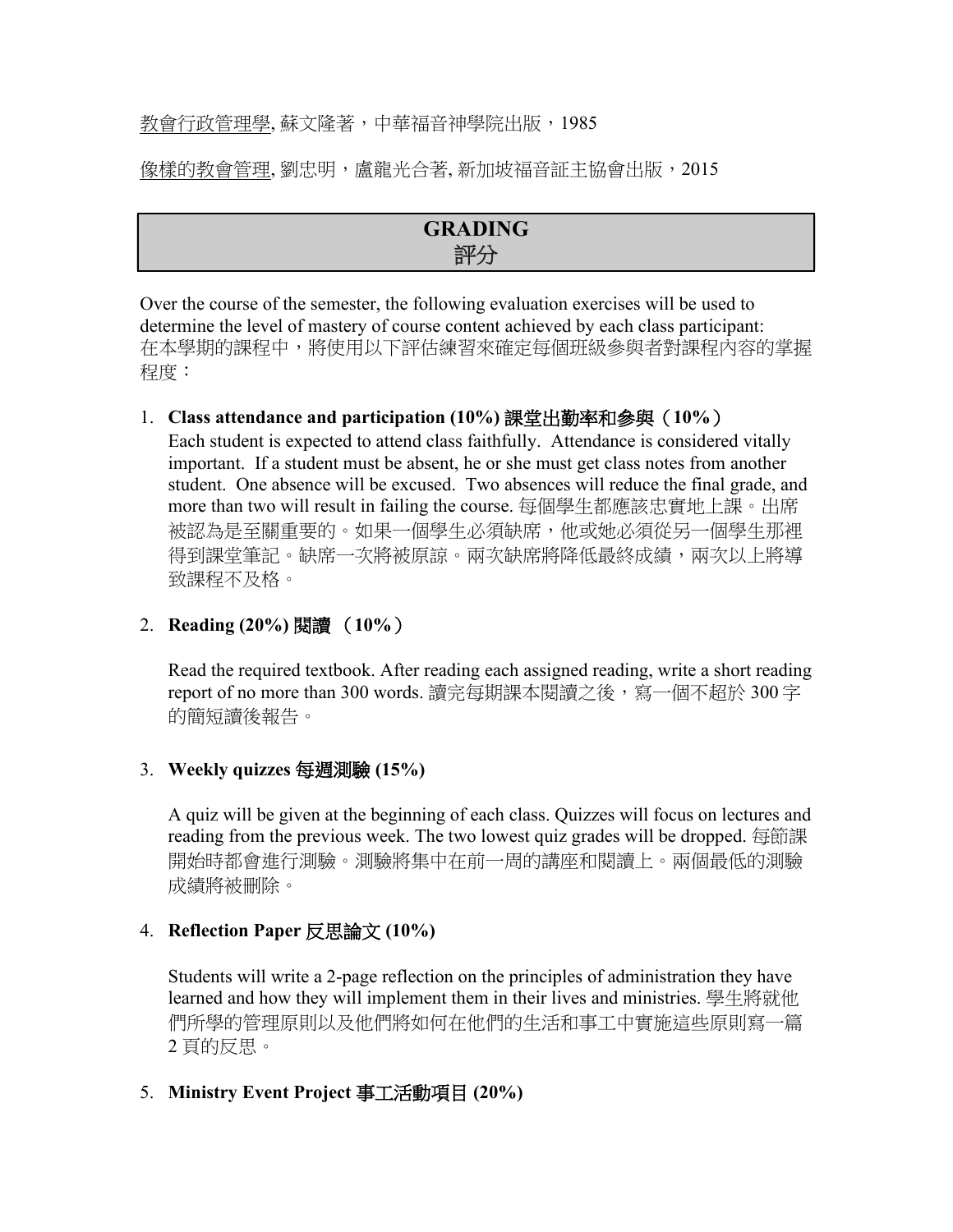Students will develop a ministry event that includes elements of working with leaders, followers, and situational development (e.g. discovery Bible study, church picnic, retreat, conference, work day at church, youth lock in, vacation Bible school, new member/student fellowship, etc.). Students will write a 2-page paper outlining the plan, strategy, goals, budget, and organization elements of the event. 學生將開展 一項事工活動,其中包括與領導者、追隨者和情境發展(例如聖經學習、教會 野餐、退修、會議、教會工作日、青年鎖定營、假期聖經學校、新成員/學生團 契等等)。學生將撰寫一份 2 頁的規劃報告,概述活動的計劃、戰略、目標、 預算和組織要素。

## 6. **Mid-Term Exam** 期中考試 **(15%)**

The mid-term exam will cover materials from sessions 1-10 including lectures on Planning, and Budget and Finance. 期中考試將涵蓋第 1-10 課的材料,包括關於 規劃及預算和財務的講座。

## 7. **Final Exam** 期末考試 **(20%)**

The final exam will cover materials from sessions 11-18 including lectures on Oragnizing, Staffing, Directing, and Evaluating. 期末考試將涵蓋第 11-18 節課的材 料,包括關於組織、人員配備、指導和評估的講座。

#### **Semester Grades**

| Participation 參與              | 10%  |
|-------------------------------|------|
| Reading 閱讀                    | 10%  |
| Quizzes 測驗                    | 15%  |
| Reflection 反思                 | 10%  |
| <b>Ministry Event Project</b> |      |
| 事工活動項目                        | 20%  |
| Mid-term Exam                 |      |
| 期中考試                          | 15%  |
| Final 期末考試                    | 20%  |
| Total 合計                      | 100% |

| <b>GRADING SCALE</b><br>評分等級 |                                              |                                     |                       |  |
|------------------------------|----------------------------------------------|-------------------------------------|-----------------------|--|
| $A$ 94-100<br>$A - 90 - 93$  | $B+87-89$<br><b>B</b> 83-86<br>$B - 80 - 82$ | $C+77-79$<br>$C$ 73-76<br>$C-70-72$ | $D$ 65-69<br>$F$ 0-64 |  |

## **LECTURES AND ASSIGNMENTS**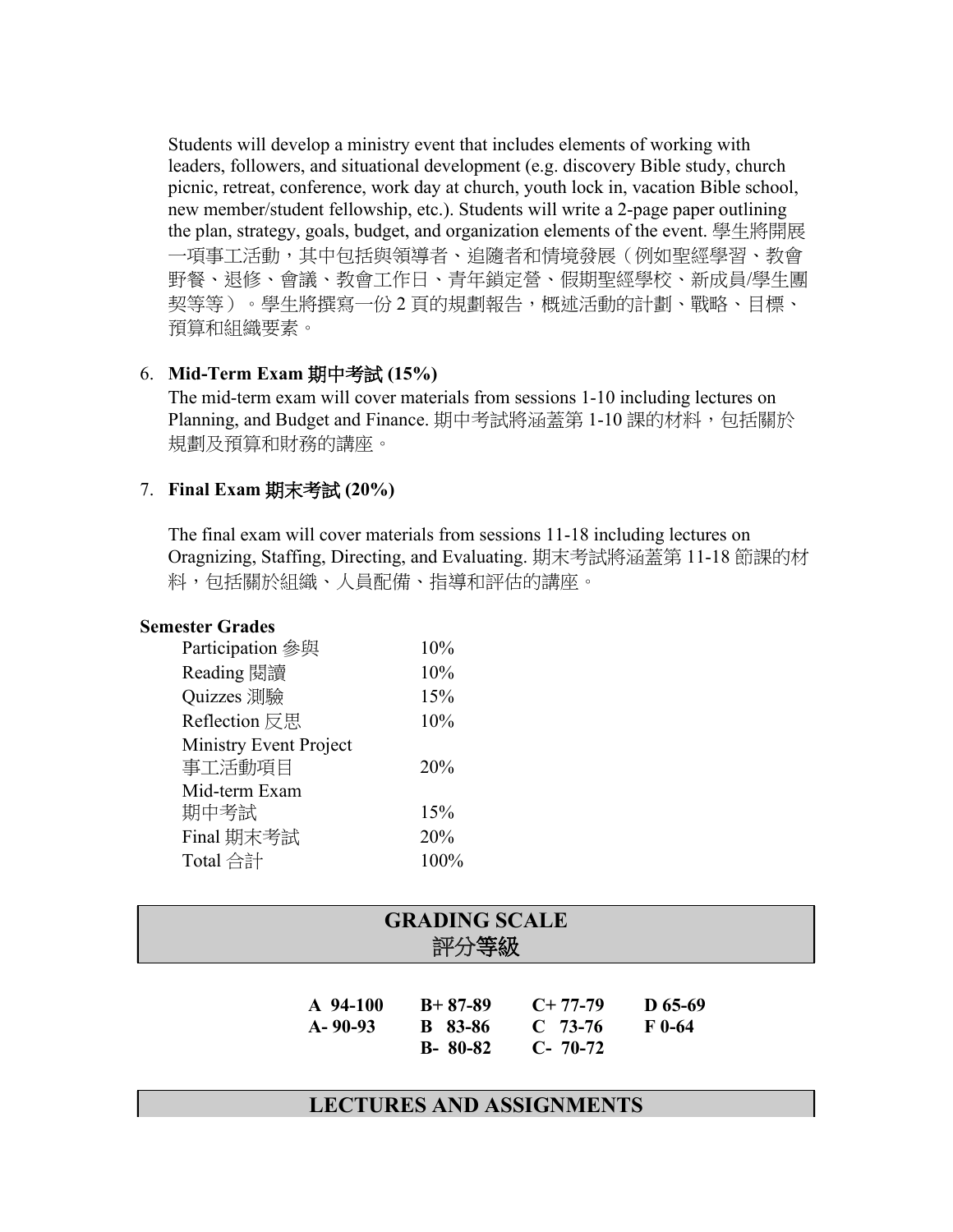|      |                     | <b>ᄥᅶᆡᅩ"ᅏᆙᄡᆟᄼᆝᆺᄾᆝᄱᄡᆇᆡᅩ</b> ᄭ                                                                                  |                                                                                        |                                                                      |
|------|---------------------|---------------------------------------------------------------------------------------------------------------|----------------------------------------------------------------------------------------|----------------------------------------------------------------------|
|      |                     |                                                                                                               |                                                                                        |                                                                      |
| Date | Session $#$<br>會議 # | Lectures &<br>Assignments<br>講座和作業                                                                            | Readings 課本閱讀                                                                          | Assignments due<br>到期作業                                              |
| 5/3  | $\mathbf{1}$        | Introduction to<br>Course<br>課程介紹<br>Overview of<br>Administration<br><b>Biblical foundations</b><br>管理概述聖經基礎 | Management<br>Essentials: Intro,<br>chapters 1-2<br><b>Money Matters:</b><br>chapter 1 |                                                                      |
| 5/10 | $\overline{2}$      | Planning:<br>preparation<br>規劃準備                                                                              | Management<br>Essentials: chapters<br>3<br><b>Strategic Planning:</b><br>chapters 1-3  | Management<br>Essentials:<br>chapter 3 book<br>report<br>閱讀報告        |
| 5/24 | 3                   | Planning:<br>development<br>規劃發展                                                                              | Management<br><b>Essentials: chapters</b><br>$4-6, 8$                                  | Management<br>Essentials:<br>chapters 4-6, 8<br>book report 閱讀<br>報告 |
| 5/31 | $\overline{4}$      | Planning:<br>development<br>規劃發展                                                                              | <b>Strategic Planning:</b><br>chapters 4-6                                             | Strategic<br>Planning:<br>chapters 4-6 book<br>report 閱讀報告           |
| 6/7  | 5                   | Planning:<br>implementation<br>規劃執行                                                                           | <b>Strategic Planning:</b><br>chapters 7-9                                             | Strategic<br>Planning:<br>chapters 7-9 book<br>report 閱讀報告           |
| 6/14 | 6                   | Planning:<br>implementation<br>規劃執行                                                                           | <b>Strategic Planning:</b><br>chapters 10-12                                           | Strategic<br>Planning:<br>chapters 10-12<br>book report 閱讀<br>報告     |
| 6/21 | $\overline{7}$      | Planning:<br>implementation<br>規劃執行                                                                           | <b>Strategic Planning:</b><br>chapters 13-14                                           | Strategic<br>Planning:<br>chapters 13-14<br>book report 閱讀<br>報告     |
| 6/28 | 8                   | Budget & Finance<br>預算與財務                                                                                     | <b>Money Matters:</b><br>chapters 2-6                                                  | Management<br>Essentials:                                            |

課程編排與閱讀任務

 $\overline{\phantom{a}}$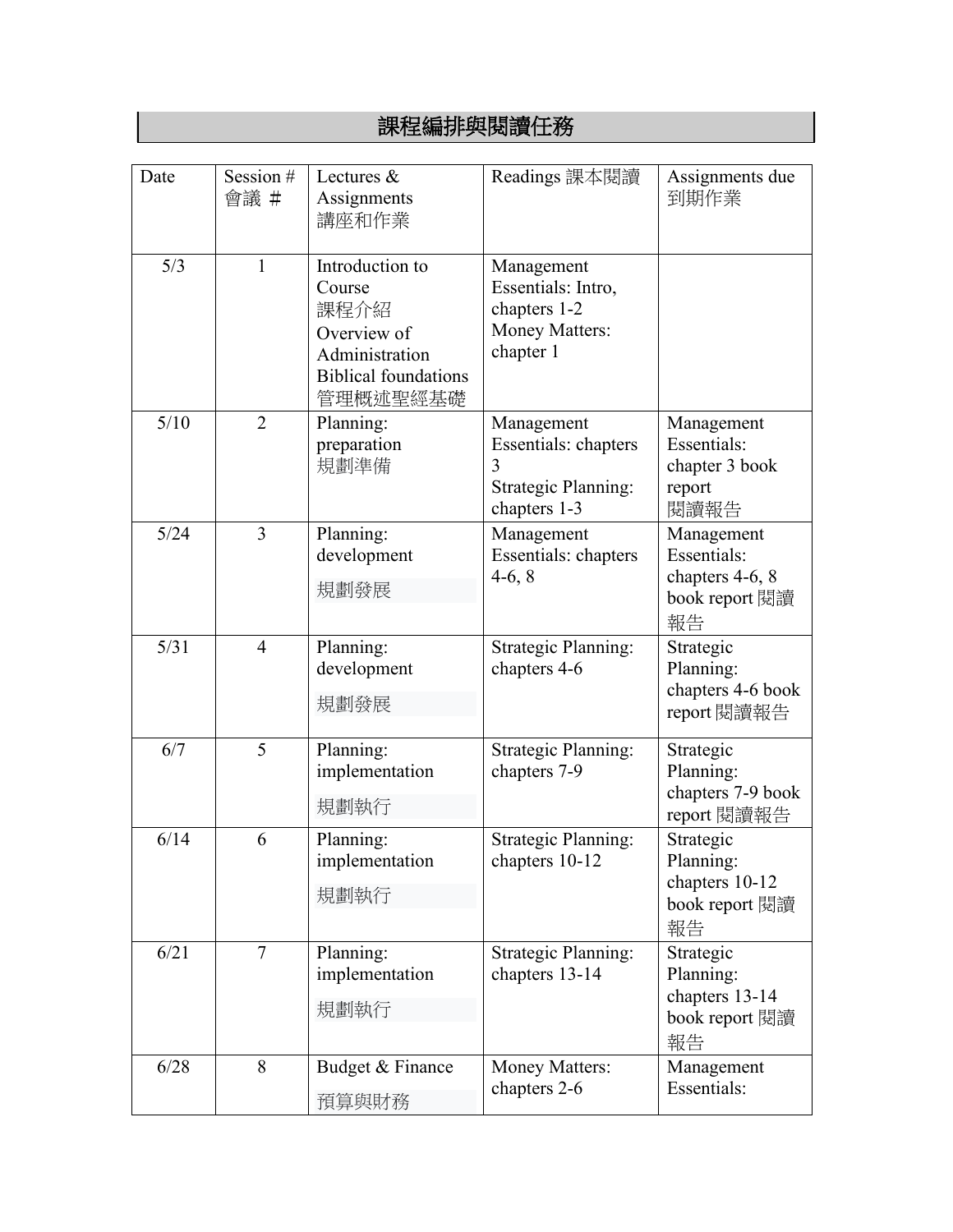|      |                               |                           | Management<br>Essentials: chapter 7                                               | chapter 7 book<br>report<br>閱讀報告                                                                                                    |
|------|-------------------------------|---------------------------|-----------------------------------------------------------------------------------|-------------------------------------------------------------------------------------------------------------------------------------|
| 7/5  | 9                             | Budget & Finance<br>預算與財務 | <b>Money Matters:</b><br>chapters 7-9                                             | <b>Money Matters:</b><br>chapters 7-9 book<br>report 閱讀報告                                                                           |
|      | Online<br>Video &<br>Exercise | Budget & Finance<br>預算與財務 | Money Matters:<br>chapters 10-12<br><b>Strategic Planning:</b><br>chapters 12     | Money Matters:<br>chapters 10-12<br>book report 閱讀<br>報告                                                                            |
| 7/12 | 10                            | Organizing<br>組織          | Management<br>Essentials: chapter 9,<br>10                                        | Mid-term Exam<br>期中考試<br>Management<br><b>Essentials:</b><br>chapter 9, 10<br>book report 閱讀<br>報告                                  |
|      | Online<br>Video &<br>Exercise | Organizing<br>組織          | Management<br>Essentials: chapter<br>$11 - 13$                                    | Management<br><b>Essentials:</b><br>chapter $11-13$<br>book report 閱讀<br>報告<br><b>Ministry Event</b><br>Project DUE<br>事工活動項目到<br>期 |
| 7/19 | 11                            | Staffing<br>人員配備          | Management<br>Essentials: chapter<br>$14 - 16$                                    | Management<br>Essentials:<br>chapter 14-16<br>book report 閱讀<br>報告                                                                  |
|      | Online<br>Video &<br>Exercise | Staffing<br>人員配備          | <b>Money Matters:</b><br>chapters 10<br><b>Strategic Planning:</b><br>chapters 10 | Strategic<br>Planning:<br>chapters 10 book<br>report 閱讀報告                                                                           |
| 7/26 | 12                            | Directing<br>指導           | Management<br>Essentials: chapter<br>$17 - 18$                                    | Management<br>Essentials:<br>chapter 17-18<br>book report 閱讀<br>報告                                                                  |
|      | Online<br>Video &<br>Exercise | Directing<br>指導           | Management<br>Essentials: chapter<br>19-21                                        | Management<br>Essentials:<br>chapter 19-21                                                                                          |